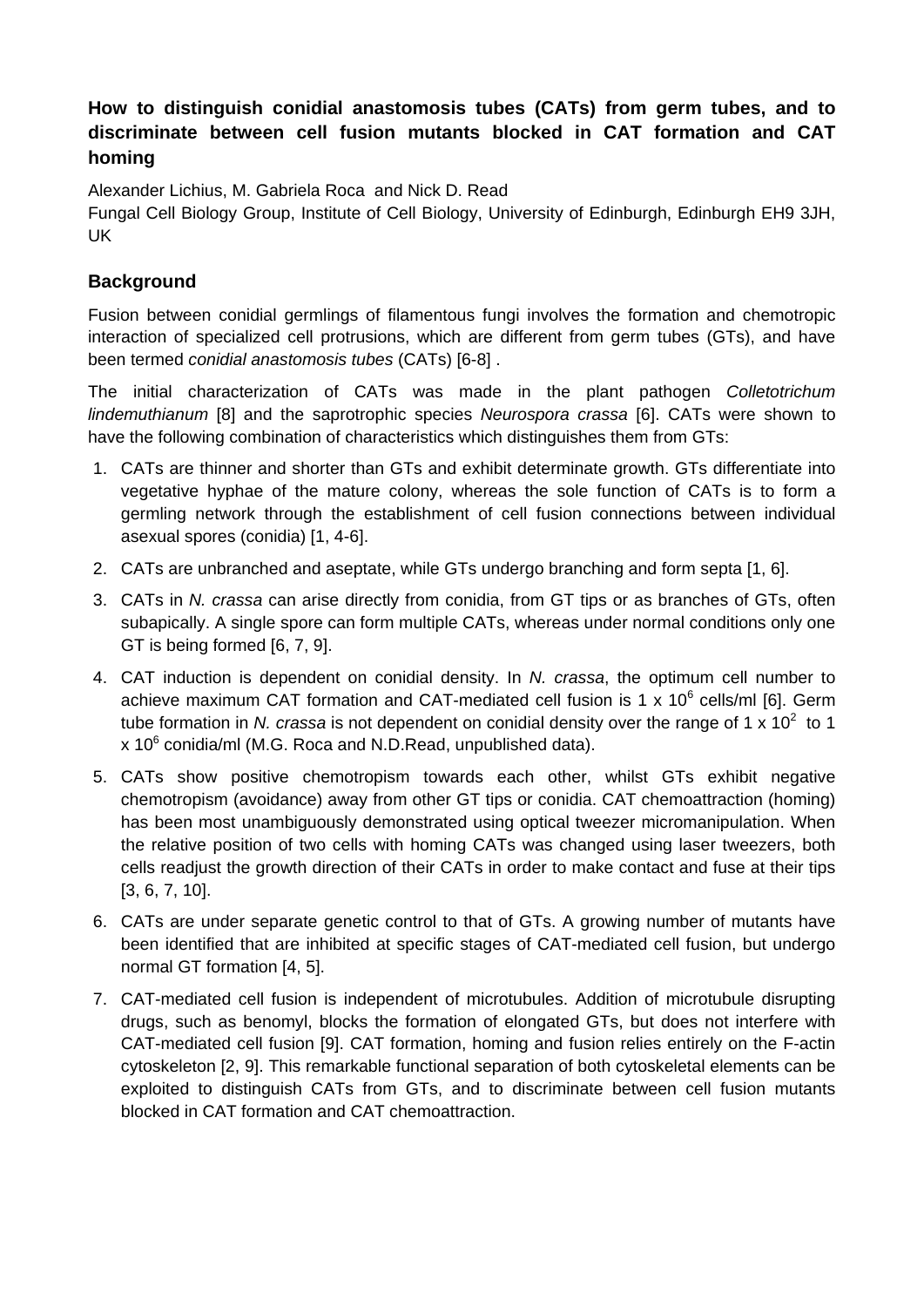## **Assay to distinguish CATs from GTs**

- 1. Grow the desired *Neurospora crassa* strains on solid Vogel's medium (VM) containing 2% (w/v) sucrose for 3-4 days at 35 °C, or until sufficient conidia have been formed, which in developmentally delayed mutant strains might take significantly longer compared to the wt. Conidiation can usually be promoted by placing the cultures for 1-2 days in daylight before harvesting the cells.
- 2. Prepare a conidial cell suspension by collecting conidia from plate cultures in sterile ddH2O. Start with 1 ml of sterile  $ddH<sub>2</sub>O$  and gently rinse the conidia repeatedly off the culture surface without damaging the mycelium. If the water is soaked up by the culture, use one or more additional mls of sterile ddH<sub>2</sub>O and repeat rinsing, until  $\sim$  1 ml of ddH<sub>2</sub>O 'run-off' becomes cloudy with a slight orange colour. Finally collect the conidial suspension in an Eppendorf tube.
- 3. Vigorously vortex the harvested conidial suspension for about 1 min to break up conidial chains and produce a homogenous conidial suspension.
- 4. Determine the cell number per ml in the harvest suspension using a Fuchs-Rosenthal cell counting chamber or a hemocytometer. For convenient counting, prepare a 1:100 dilution of your original harvested suspension, or a stronger dilution if appropriate.
- 5. Prepare a stock conidial suspension by adjusting with sterile ddH<sub>2</sub>O to a concentration of 1 x  $10<sup>7</sup>$  cells/ml. The high conidial density (probably resulting in an increased concentration of a germination self-inhibitor) and the absence of nutrients are believed to be responsible for preventing germination. Storage of the conidial suspension at 4 °C allows it to be re-used for < 1 week.
- 6. Prepare a 1000x benomyl stock solution by diluting 3.5 mg benomyl (e.g. cat no. 45339, Fluka) in 1 ml DMSO (e.g. cat no. D2650, Sigma; ideally from a septum-sealed bottle). The maximum solubility of benomyl in an aqueous solution is 3.6 µg/ml at pH 5 and 25 °C
- 7. Place 180 µl of liquid 60% VM (i.e. VM diluted with sterile ddH2O in order to prevent precipitation of benomyl) in each chamber of an 8-well chambered culture slide (#155411, Nalge Nunc) and add 20 µl of your adjusted conidial suspension (1 x 10<sup>7</sup> cells/ml) to yield the final, optimal spore concentration of 1 x 10 $^6$  cells/ml. Addition of the conidia to the liquid growth medium marks the 0 h time point of your experiment. Diluting the VM by  $<$  50% with ddH<sub>2</sub>O has been found to not significantly affect GT formation, GT elongation, CAT formation or CATmediated cell fusion. Greater VM dilution can lead to changes in the GT/CAT ratio (A. Lichius and N.D. Read, unpublished data).
- 8. Add 0.2 µl of the 1000x benomyl stock to 200 µl of conidial suspension in each well. The final concentration of DMSO will be 0.1%. To prevent cytotoxic damage it is generally recommended not to exceed a final DMSO concentration of 0.5 %.
- 9. Prepare duplicate samples in separate 8-well chamber slides (slides A and B). For a larger number of different experimental conditions per slide  $(> 4)$ , separate slides A and B by the time it takes you to record all the necessary images from slide A. Incubate your samples in the dark at 35 °C until the desired time point to record cellular development. Lower incubation temperatures can alternatively be used to slow down CAT formation and cell fusion. In the presence of benomyl, i.e. in the absence of microtubules, conidia still induce the formation of germ tubes and occasionally protrude GT buds. These, however, remain swollen and do not elongate (compare Figs. 1A and 1E). Therefore, any polarized cell protrusion with the typical CAT dimensions (2-3  $\mu$ m in width and < 10  $\mu$ m in length) emerging from the spore body is most likely to be a CAT. Furthermore, in cell fusion competent strains, CAT-mediated cell fusion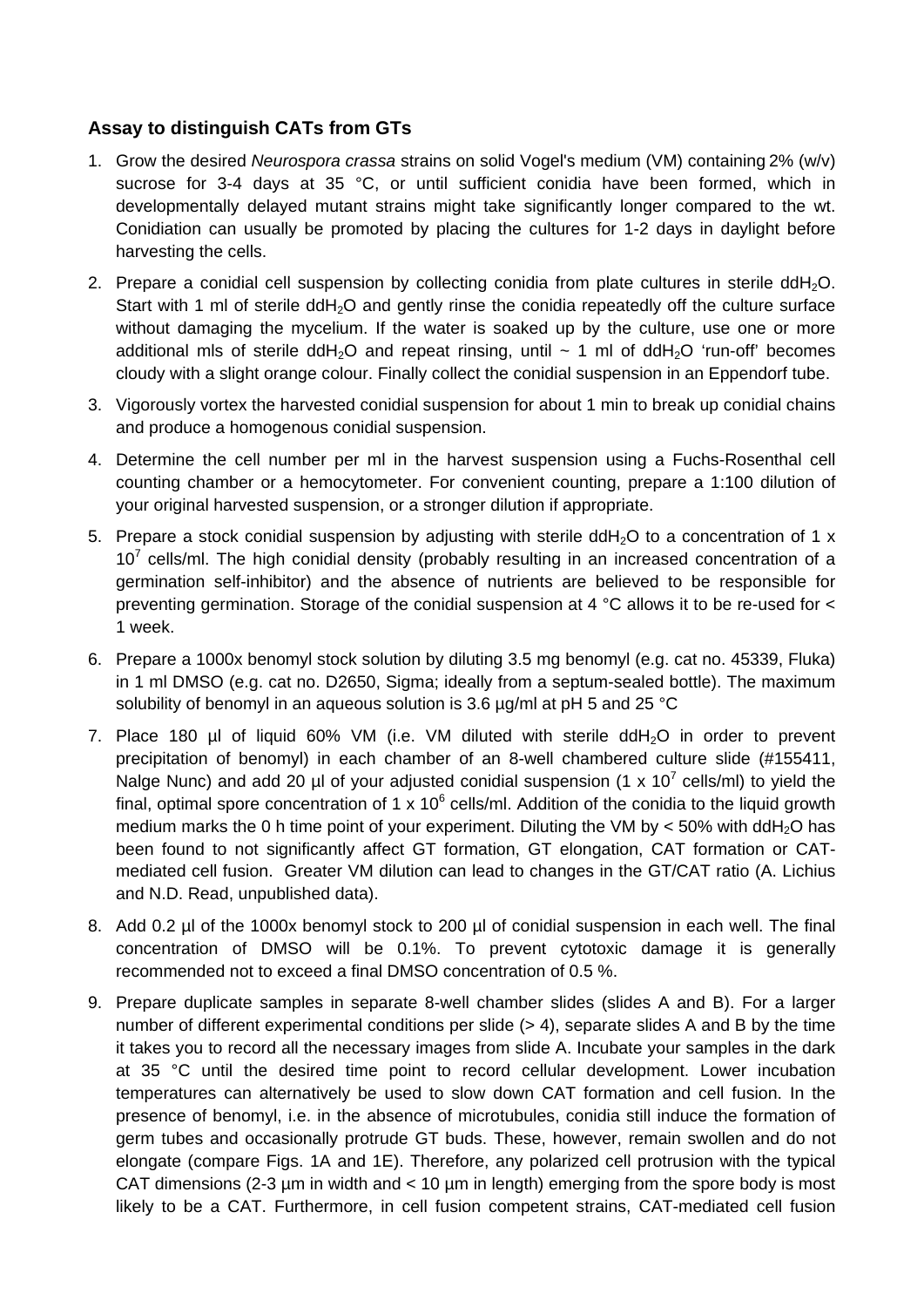occurs unhindered and leads to the formation of interconnected conidia (Fig. 1E). Note that due to extended isotropic growth in the presence of benomyl, the average spore diameter will increase compared to the untreated controls (Fig. 1A-D).

- 10. Examine the samples at room temperature by using brightfield or differential interference contrast optics with a 60x objective, and record 10-16 images per sample condition for subsequent analysis. To correct for continued cell development during image acquisition do the following: in case you have 8 samples take 5-8 images in each sample proceeding from sample 1 to 8. Then reverse the order and take a second set of 5-8 images per sample proceeding from sample 8 to 1. Changes in morphology and the GT/CAT ratio will be averaged out in the subsequent quantification. We routinely quantify cell development after 4 and 6 h of incubation at 35 °C. This however might need to be adapted for slower or faster developing mutant strains, or when drugs that influence cellular development are being used.
- 11. Incubate the samples at 35 °C between recordings. Avoid shaking the samples during transfer between incubator and microscope as this will mechanically perturb polarized growth and potentially displace interacting cells.
- 12. In the untreated control samples (Fig. 1A-D), quantify the percentage of conidia that break cell symmetry and germinate by the formation of a GT or CAT, form elongated GTs (longer than the spore diameter; on average > 10 µm in length), and form CAT or CAT-like structures that are unfused or have undergone cell fusion. A cell symmetry breaking event (germination) is scored when any protrusion emerges from the conidium.
- 13. Similarly quantify cell symmetry breaking, elongated GTs, and CATs and CAT-like protrusions in the benomyl treated samples.
- 14. Finally, produce a histogram displaying the percentage of conidia that have undergone cell symmetry breaking, formed elongated GTs, and formed CATs and CAT-like protrusions (Fig. 2).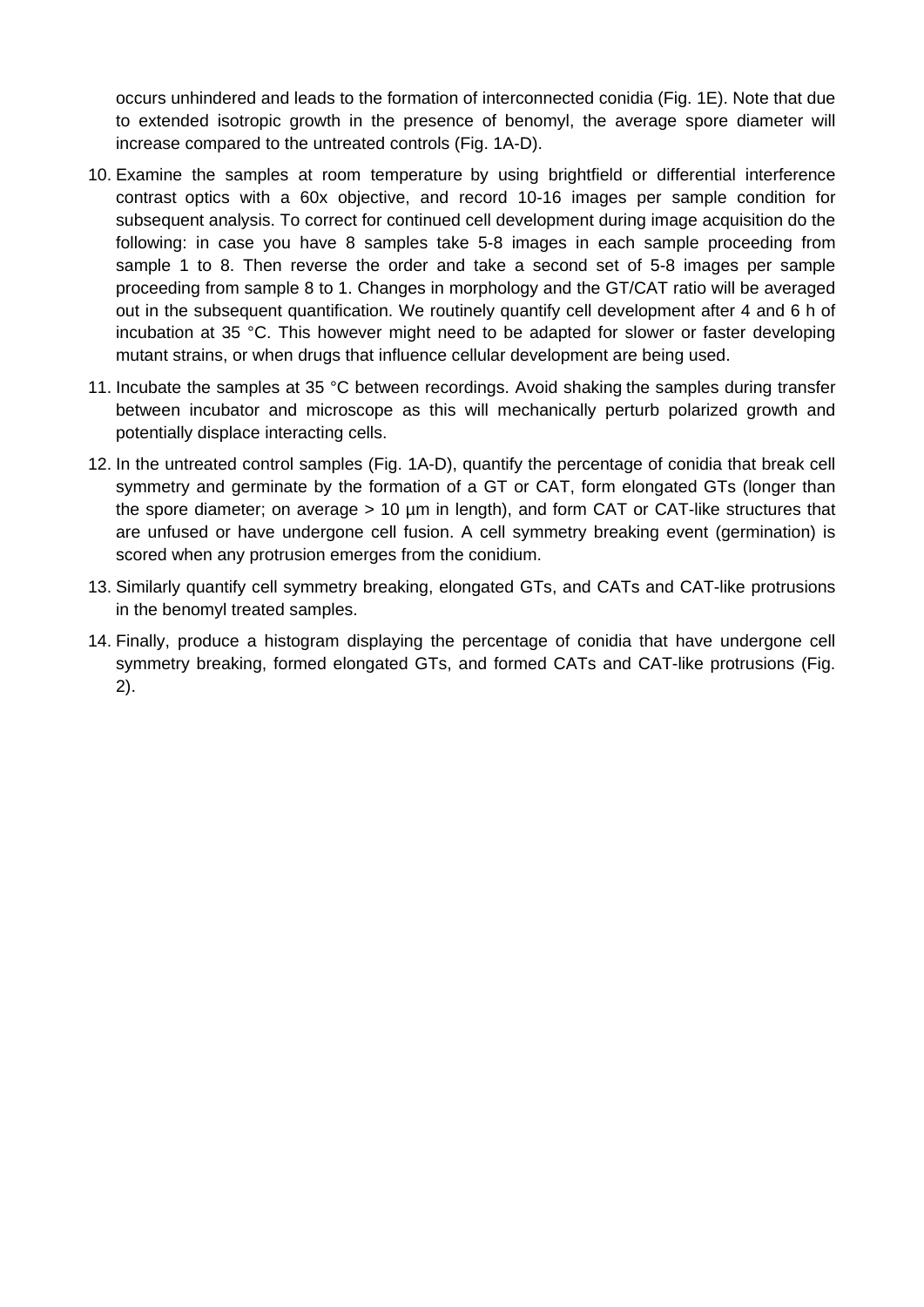## **References**

- 1. **Araujo-Palomares, C. L., E. Castro-Longoria, and M. Riquelme.** 2007. Ontogeny of the Spitzenkörper in germlings of *Neurospora crassa*. Fungal Genetics and Biology **44:**492.
- 2. **Berepiki, A., A. Lichius, J.-y. Shoji, J. Tilsner, and N. D. Read.** 2010. F-actin dynamics in *Neurospora crassa*. Eukaryotic Cell **9:**547-57.
- 3. **Fleißner, A., S. Sarkar, D. J. Jacobson, G. M. Roca, N. D. Read, and N. L. Glass.** 2005. The *so* locus is required for vegetative cell fusion and postfertilization events in *Neurospora crassa*. Eukaryotic Cell **4:**920-930.
- 4. **Read, N. D., A. Fleißner, M. G. Roca, and N. L. Glass.** 2010. Hyphal fusion. *In* K. A. Borkovich and D. Ebbole (ed.), Cellular and Molecular Biology of Filamentous Fungi. American Society of Microbiology, Washington DC.
- 5. **Read, N. D., A. Lichius, J. Shoji, and A. B. Goryachev.** 2009. Self-signalling and selffusion in filamentous fungi. Current Opinion in Microbiology **12:**608-615.
- 6. **Roca, G. M., J. Arlt, C. E. Jeffree, and N. D. Read.** 2005. Cell biology of conidial anastomosis tubes in *Neurospora crassa*. Eukaryotic Cell **4:**911-919.
- 7. **Roca, G. M., N. D. Read, and A. E. Wheals.** 2005. Conidial anastomosis tubes in filamentous fungi. FEMS Microbiological Letters **249:**191-198.
- 8. **Roca, M. G., L. C. Davide, M. C. Mendes-Costa, and A. Wheals.** 2003. Conidial anastomosis tubes in Colletotrichum. Fungal Genetics and Biology **40:**138-145.
- 9. **Roca, M. G., H.-C. Kuo, A. Lichius, M. Freitag, and N. D. Read.** 2010. Nuclear dynamics, mitosis and the cytoskeleton during the early stages of colony initiation in *Neurospora crassa*. Eukaryotic Cell **9:**1171-1183.
- 10. **Wright, G. D., J. Arlt, W. C. K. Poon, and N. D. Read.** 2007. Optical tweezer micromanipulation of filamentous fungi. Fungal Genetics and Biology **44:**1-13.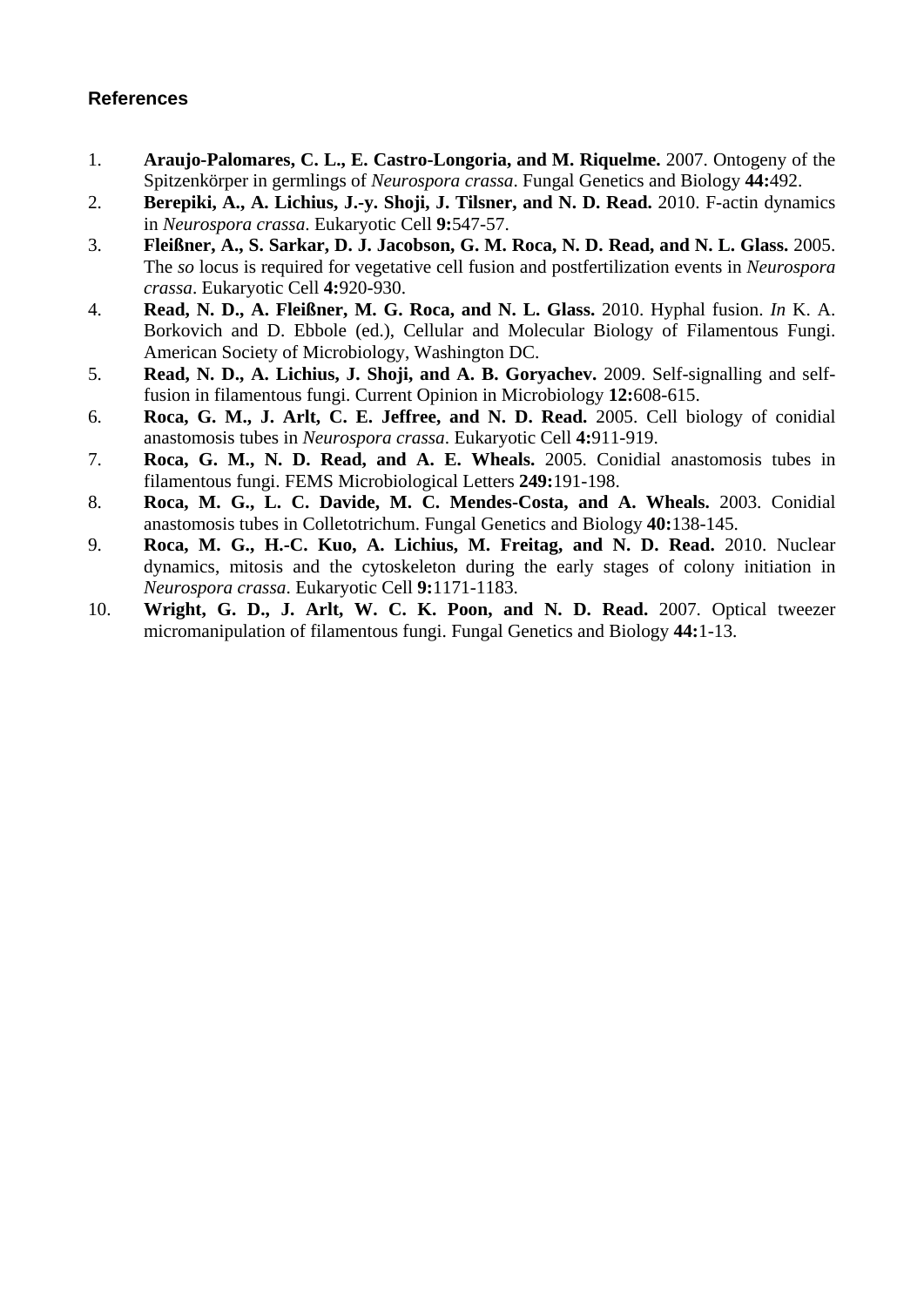

**Figure 1. CAT formation and CAT-mediated cell fusion is revealed in the presence of benomyl. (A-D)**  In the absence of the microtubule polymerizing inhibitor benomyl (ben), elongated GTs (asterisks) were formed in the wild type and cell fusion mutants of *N. crassa*. **(A)** In the wild type, CAT formation and CATmediated cell fusion occurred normally (both indicated with arrowheads). **(B)** In gene deletion mutants which are unable to form CATs, only elongated GTs were formed. **(C and D)** In CAT homing mutants, CAT-like protrusions were formed in addition to elongated GTs. On the cellular level, morphological differences between CAT homing mutants which are compromised in polarization fidelity (C) and those that are not (D), are only very subtle, but can lead to an increased spore diameter before cell symmetry is broken. Differences, however become more apparent upon quantitative analysis of the cell population (see Fig. 3). **(E-H)** In the presence of ~ 3 µg/ml benomyl development of elongated GTs was efficiently supressed. **(E)**  Cell symmetry breaking through the initiation and protrusion of GT buds could be observed (asterisk), as here indicated for the wt. **(F)** CAT induction defective strains tend to show increased istropic extension and were unable to break cell symmetry through the protrusion of CATs. Due to the lack of clearly identifiable morphological features, formation of GT buds is generally difficult to assess, but does occur. However, neither elongated GTs nor CATs were being formed. **(G-H)** Conidia of CAT homing mutants still formed CATlike protrusions in the presence of benomyl, but were unable to chemotropically interact and fuse. Scale bar, 5 µm. All cells imaged after 4 h of incubation at 35 °C in the presence or absence of benomyl, respectively.